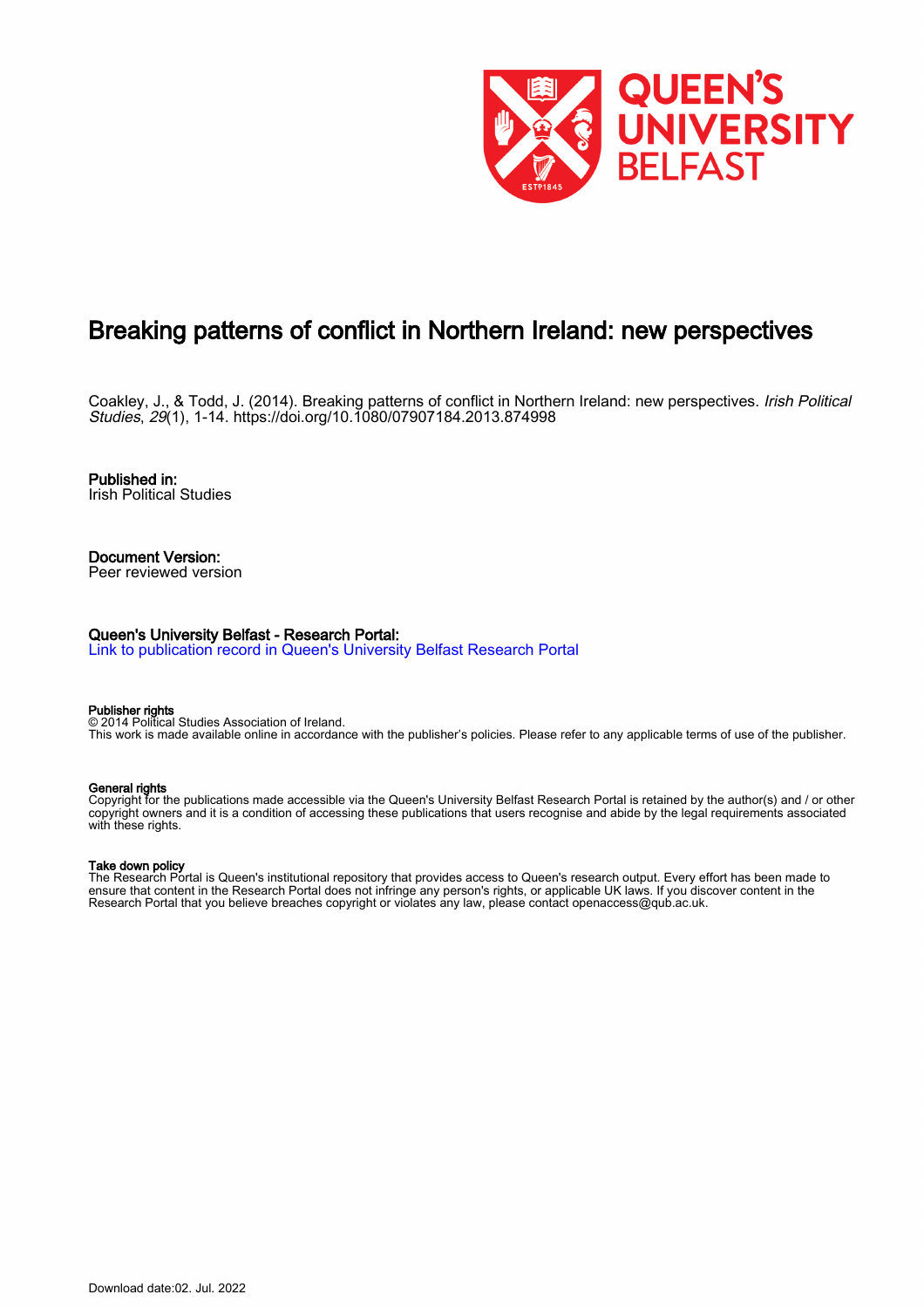Published in Irish Political Studies 29 (1) 2014, pp. 1-14; doi: dx.doi.org.ucd.idm.oclc.org/10.1080/07907184.2013.874998

# **Breaking patterns of conflict in Northern Ireland: new perspectives**

#### **John Coakley\* and Jennifer Todd\*\***

\*School of Politics and International Relations, University College Dublin, Ireland; School of Politics, International Studies and Philosophy, Queen's University, Belfast, Northern Ireland \*\* School of Politics and International Relations, University College Dublin, Ireland

Correspondence Address: John Coakley, School of Politics and International Relations, University College Dublin, Belfield, Dublin 4, Ireland. Email: john.coakley@ucd.ie. Jennifer Todd, School of Politics and International Relations, University College Dublin, Belfield, Dublin 4, Ireland. Email: jennifer.todd@ucd.ie.

#### **Abstract**

Central to reaching peace and settlement in Northern Ireland was a sequence of British--Irish intergovernmental discussions and negotiations, dating from the beginning of the 1980s. British and Irish state cooperation and intervention has remained central to the stability of the settlement reached in 1998. The motives of state actors, however, have been unclear, and the role of the state in the political process has been the subject of some scholarly controversy. This paper looks at the types of evidence that can help to resolve such questions. It focuses on the value of elite interviews, arguing that they can constitute an important and irreplaceable body of evidence when used critically, but it also highlights the risks of excessive reliance on this type of source. It goes on to describe a major research project in University College Dublin whose aim was to record the experiences and interpretations of the actors who engaged in British–Irish negotiations over the last four decades. It discusses the resulting elite interviews and witness seminars and the methodological and ethical difficulties encountered. It describes how these were overcome, and outlines the conditions of confidentiality imposed.

Keywords: Northern Ireland, British–Irish negotiations, data sources, elite interviews, witness seminars, confidentiality

One recurring feature in efforts to break patterns of conflict and to install stable and durable peace settlements has been the role played by outside powers. External states may assist not just by underwriting security arrangements but also by forming part of a mechanism that is available to intervene at critical moments (Hartzell et al., 2001: 191-193). Of course, such intervention need not be disinterested. Analysis of external intervention in ethnic conflicts in a range of African cases led two researchers to conclude that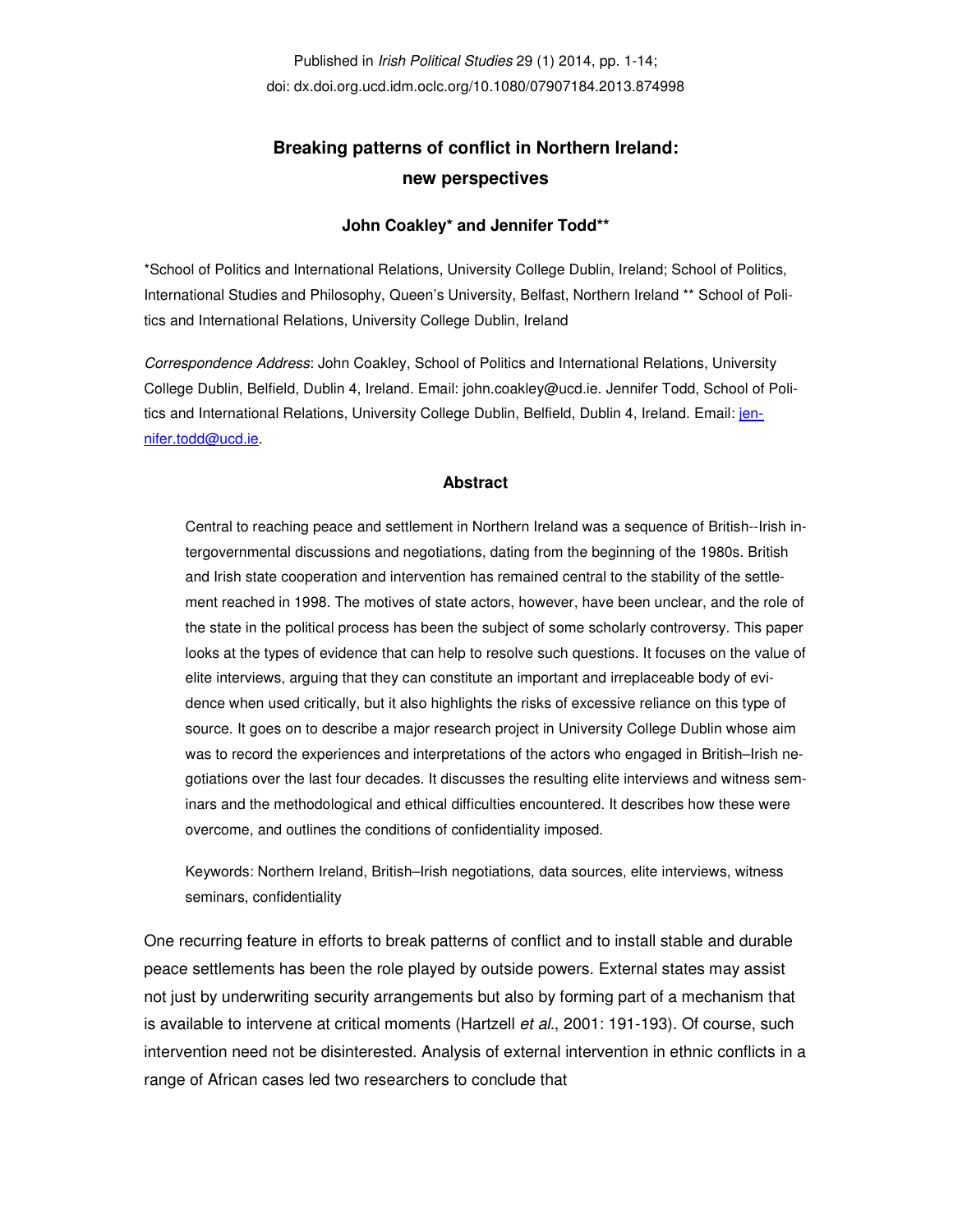Outside parties are most likely to intervene in ethnicized conflicts when their own national interests can be advanced. Selfless commitment to the international mediation of such conflicts, no matter how horrific they may be, remains a rare occurrence in contemporary international politics (Taras and Ganguly, 2010: 239).

The huge variety of geopolitical contexts within which ethnic conflicts run their course can see neighbouring states play a range of different roles. Here we consider the special (but by no means unique) case where the conflict is located in a region of one state over which a neighbouring state has had a territorial claim, itself part of the legacy of a quasi-colonial relationship: Northern Ireland. Much analysis of conflict and settlement in Northern Ireland has put the spotlight on actors – populations, paramilitaries, parties and prime ministers. Less attention has been paid to the level of the state: the British state, whose writ of course extends over Northern Ireland, but also the Irish state, which surrendered a strong formal but ineffective claim to jurisdiction over Northern Ireland for the reality of a significant voice in its political future.

This special issue focuses on the changes in state frameworks, laws and practices that accompanied, facilitated and encouraged the process of settlement leading to the 1998 Good Friday Agreement, and the later transformation of institutions and political relations in Northern Ireland and in these islands more generally. It explores the interrelations of different levels of state and institutional change. These range from the broadest concepts of sovereignty and ideology to the actual impact of large changes on particular institutions and laws. They also extend over elite political assumptions and strategies, and inter-state coordination practices. In this introductory article, we review the broad field that the special issue addresses, we indicate how it is tackled in the articles that follow, we discuss the data sources that are available to support this analysis, and we describe in greater detail the output of a major collection of oral material on which most of the these articles draw.

### **Governments and conflict resolution**

Central to reaching peace and settlement in Northern Ireland was a set of British-Irish intergovernmental discussions and negotiations, dating from the beginning of the 1980s. By the mid-1990s the two governments, in close if informal contact with the parties in Northern Ireland, had devised the principles on which a settlement would be based (the Downing Street Declaration of 1993), and had provided a sketch of the institutional framework of the settlement (the Framework Documents of 1995). These formed the basis of multi-party negotiations convened in 1996 and joined by Sinn Féin in September 1997, after an IRA ceasefire the previous July.<sup>1</sup> The negotiation process was internationally chaired and government-led.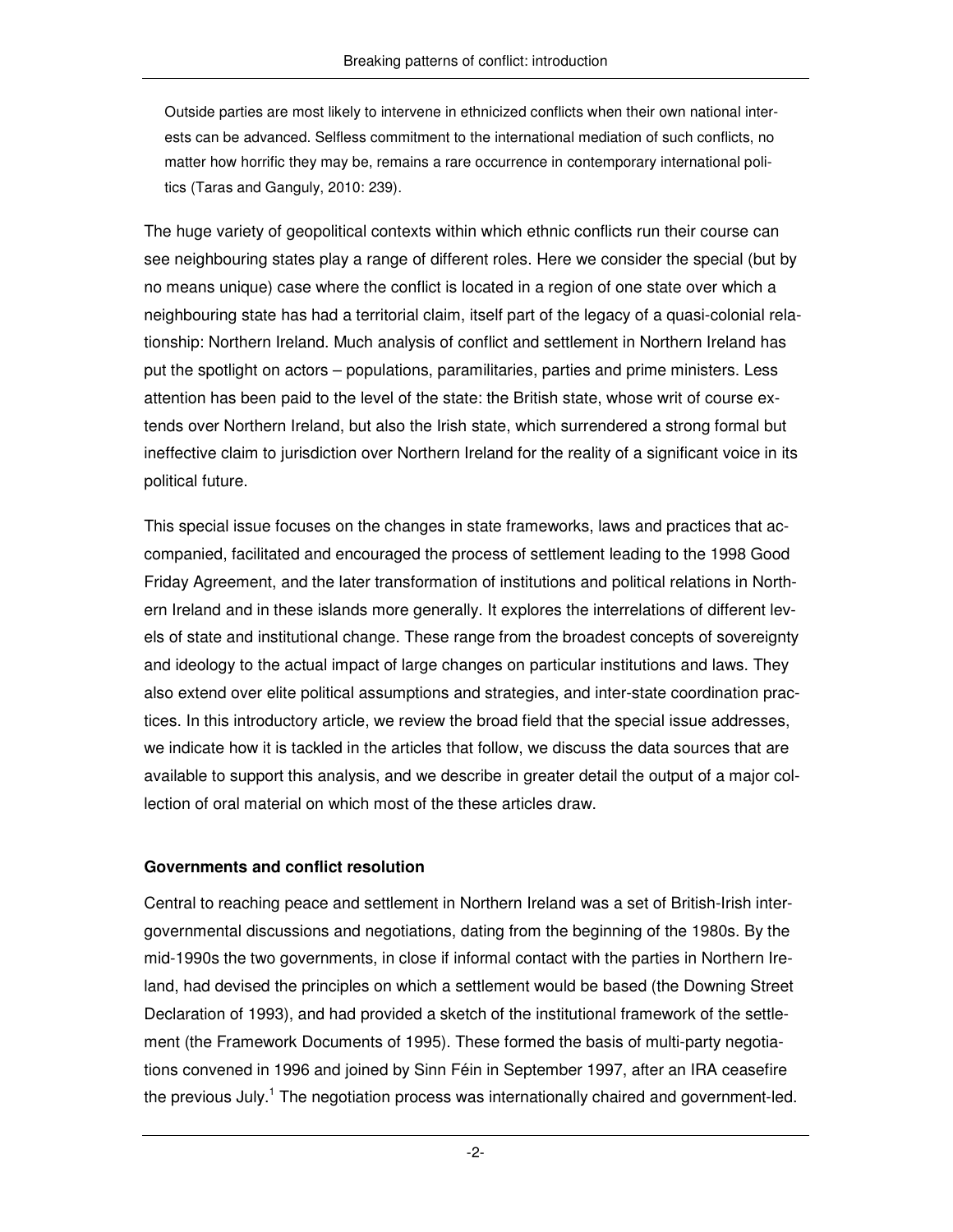Negotiations proceeded through bilateral sessions – for example, between the Irish government and unionists on constitutional issues – with the governments moving between the parties. The minor parties, and sometimes even the major ones, often felt shoe-horned into an agreement drafted and redrafted by British and Irish civil servants (Todd, 2003: 10).

How are we to understand the role of the two governments in the longer process that led from the outbreak of conflict through settlement to implementation? Were they honest brokers, mediators or actors in the conflict? The question became central to debate in the 1990s (Wright, 1987; Guelke, 1988; Whyte, 1990; McGarry and O'Leary, 1995; Ruane and Todd, 1996), just as the governments themselves were taking an active role in conflict resolution. Once settlement was achieved in 1998, academic attention moved on. The British and Irish states and their interrelations remained the subject of historical analysis (Cunningham, 2001; O'Kane, 2007; Smith, 2011; Aughey and Gormley Heenan 2011; Patterson, 2013) and of analysis that ranged much more widely than Northern Ireland itself (Arthur, 2000; Coakley et al, 2005; Cox et al, 2006;). The most lively debates, however, concerned other issues: analyses of the newly designed consociational institutions (McGarry and O'Leary, 2004; Taylor, 2009); monitoring of the workings of the devolved and cross-border institutions (Carmichael and Knox, 2007; Coakley and O'Dowd, 2007; Wilford, 2012); exploration of the political dramas and contests within unionism, nationalism and republicanism, and among the (ex) paramilitaries (Shirlow et al, 2010; McAuley et al, 2011); and the multiple aspects of the peace and settlement processes (Hennessey, 2000; Wilford, 2001; Irwin, 2002; McKittrick et al, 2004; Tonge, 2005; Ashe, 2007; McEvoy et al, 2007; Smithey, 2011).

The states remained central to implementing and stabilising the 1998 Agreement. Intense disagreements between them occasionally erupted in public (for example, over the suspension of the Assembly in 2000) but more often were fought out in private in what one Irish official called a 'guerilla war'.<sup>2</sup> After three years of political stasis, and the electoral victory of the once-extreme parties within the unionist and nationalist blocs (the Democratic Unionist Party and Sinn Féin), the governments brought the parties together in St Andrews in 2006 and subjected them to sustained, united, and ultimately successful pressure to come to agreement. Since 2007, the devolved institutions have been functioning, implementation has been declared complete, and the governments have taken a back-stage role. This nevertheless remains important in 'persuading' (or incentivising, or threatening) the parties and the executive to compromise on key issues, most recently on a long-awaited community relations policy.<sup>3</sup> Yet it has been the subject of little critical scholarly analysis.

This collection approaches the role of the governments in negotiations, of the states in conflict, and of the settlement process itself from a fresh perspective. It links new empirical re-

-3-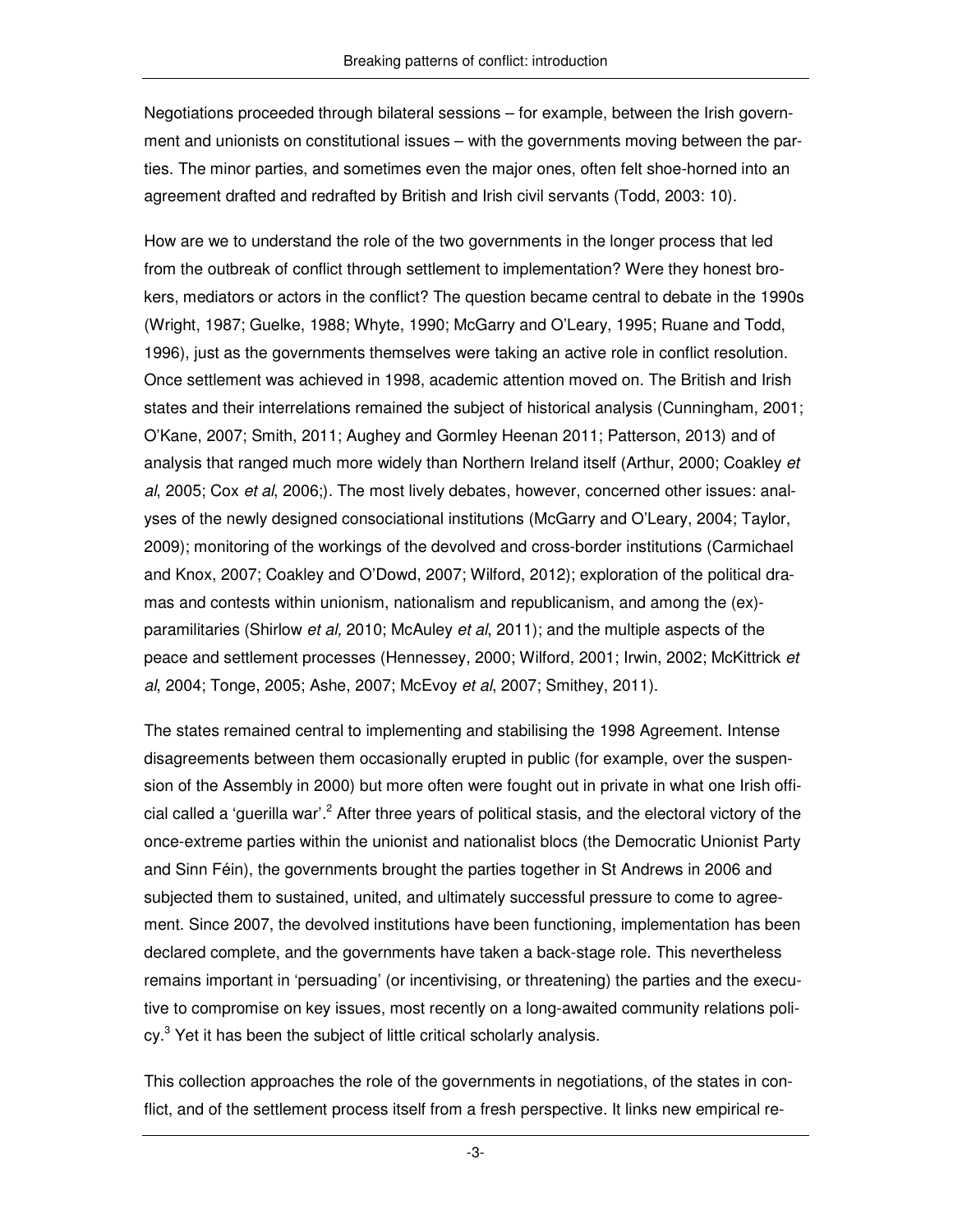search with wider theoretical models. Intergovernmental agreements and disagreements, and state policies towards Northern Ireland, are worked out behind closed doors. Getting at the assumptions behind the agreements, or understanding the implications of public statements designed to mean different things to different parties, is far from simple. The authors here make use of the reflections of political and civil service elites as data sources. They do so not out of a naive view that elites have any privileged insight into causality, or indeed that they are willing or able to tell the truth, the whole truth, and nothing but the truth about stillcontentious events in which they played a part. Elite narratives often point us towards new facts, but need always to be corroborated. But they are invaluable in revealing not just facts but perspectives and modes of understanding. These differ over time, and Irish and British perspectives often conflict strongly. In sifting through these complex and often mutually contradictory reflections, scholars need conceptual toolkits that can synthesise the varying perspectives within a coherent framework of meaning.

Theoretical models are central in description and explanation of the key events in Northern Ireland, not because of the paucity of evidence but because of its often contradictory character and the highly politicised nature of many interpretations. It is here that the articles in this volume break important ground in interpretation and explanation. If they use interview material as supplementary or primary data sources, they are far from simple reports of elite narratives but rather analytical reflections on those narratives. The authors use different theoretical tool-kits – complex interdependence, the contact hypothesis, theories of sovereignty and federalism, models of structural change – to tease out important facets of change, continuity and causality. They do not simply apply theory, but adapt it, while sifting through the data, deploying the empirical research to clarify the general concepts, using the concepts to guide interpretation of the data, and coming to a reflective equilibrium between theory and data in an iterative process (Bates et al, 1998: 16). The resulting 'analytic narratives' are to be judged against the known facts, by their coherence and by measuring them against competing interpretations (Bates et al, 1998: 14-18).

The authors disagree, and not infrequently, on the interpretation of the evidence. How far has sovereignty shifted? How far was British-Irish cooperation driven by Northern Irish or broader state interests? How far did wider structural processes impinge upon specific mechanisms of peace making or institution building? The proper response to these disagreements is not to return to the archives but to open up the debates to scrutiny: to look at the limits of the theoretical concepts and models comparatively as well as within Northern Ireland. This is to depoliticise debates by focusing on causality rather than responsibility, and on typology rather than policy direction. It is by this means that the important scholarship on Northern Ireland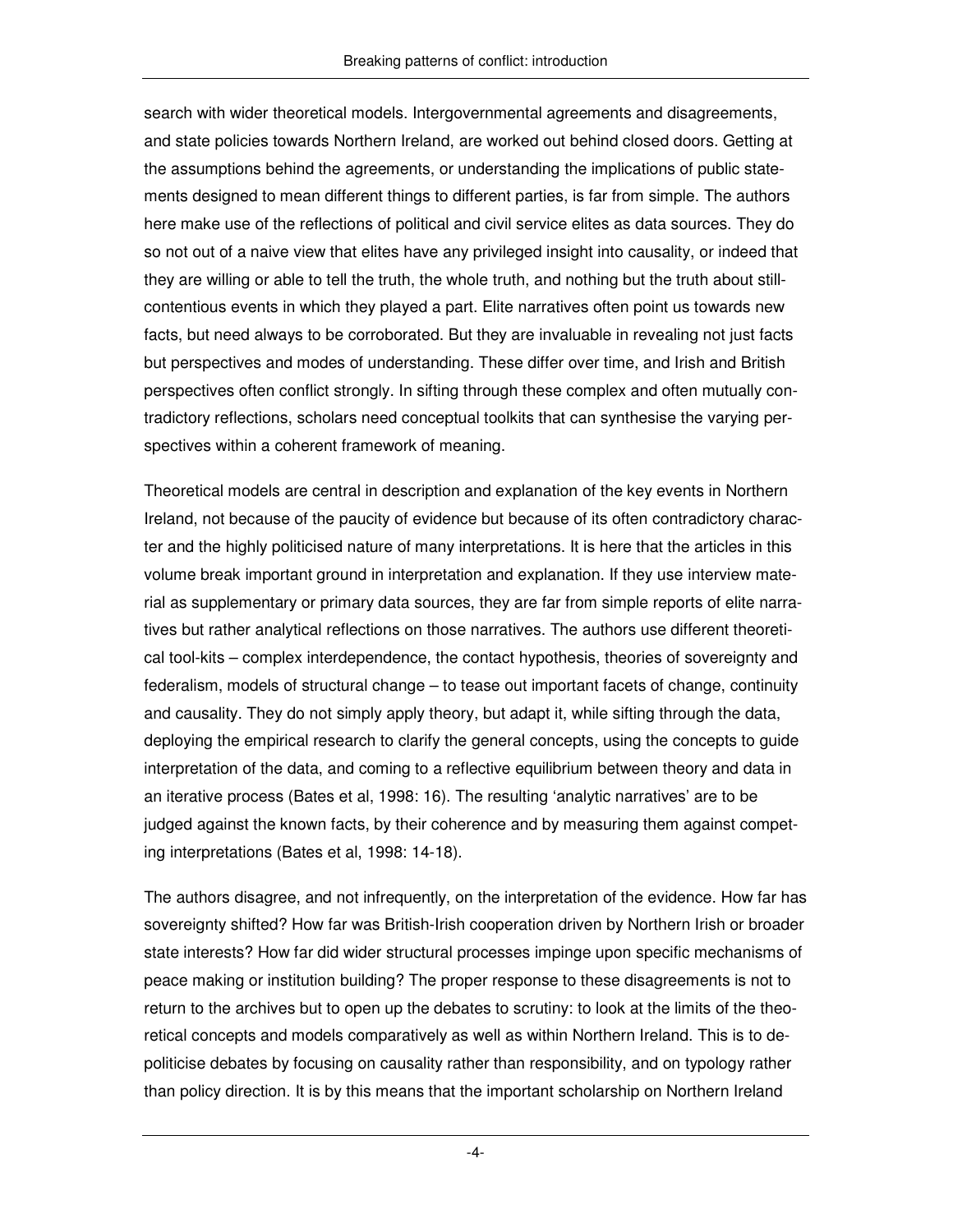can make a cumulative contribution to comparative analysis, and that comparative analysis can assist in assessing debates on Northern Ireland. Of course, empirical research, in all its forms, must inform scholarly debate, but it never determines its outcome. It is precisely by using social scientific models in cross-temporal as well as cross-social comparisons that we open up debates on Northern Ireland to new currents of thought, and to wider perspectives.

This volume focuses on the British and Irish states, the modes of cooperation between them, and their contribution, singly and jointly, to settlement in Northern Ireland and to ongoing processes of change. For a period, it seemed that the wider processes of British-Irish cooperation in the face of economic crisis would take precedence over Northern Irish affairs. Yet the winter of 2012-13 showed that the settlement process in Northern Ireland is far from complete. Diffuse discontent and a general sense of exclusion on the part of loyalists have been long simmering. Whether these can be absorbed and handled by the existing structure, or constitute a sign of a deeper failure to resolve rather than manage longer-term conflicts of interest and social divisions, is a question for another volume. It is, however, clear that in whatever way we conceptualise the states' roles, we should not assume that the narrative has ended.

### **Dimensions of conflict resolution**

Given this focus on the state, the special issue begins with a set of four articles that stand back from the relationship between the British and Irish states and consider its general features as these have developed in the last decades of the twentieth century and the early years of the twenty-first. Joseph Ruane and Jennifer Todd look at the significance of longterm historical processes in defining the set of alternatives open to parties and populations in Northern Ireland, and in shaping the options of policy makers in the two states. From this perspective, the 1998 Good Friday agreement is not an innovation that lacks deep roots, but rather the culmination of earlier processes of structural change that led to an adjustment in the resources available to domestic actors within Northern Ireland, and in the options open to them. Structural change, in turn, was in part a product of a shift in the British stance, beginning with a formal accommodation with the Irish state on the Northern Ireland issue in the 1980s, and continuing to evolve thereafter. This change process altered the relative positions of the competing domestic actors within Northern Ireland, enabling them to come to a settlement in a context where the balance of resources between the two communities was becoming more even and the opportunities for further change more open.

The changing character of the broader relationship between the two states is addressed also by Paul Gillespie, who sees much of the momentum behind the peace process in Northern

-5-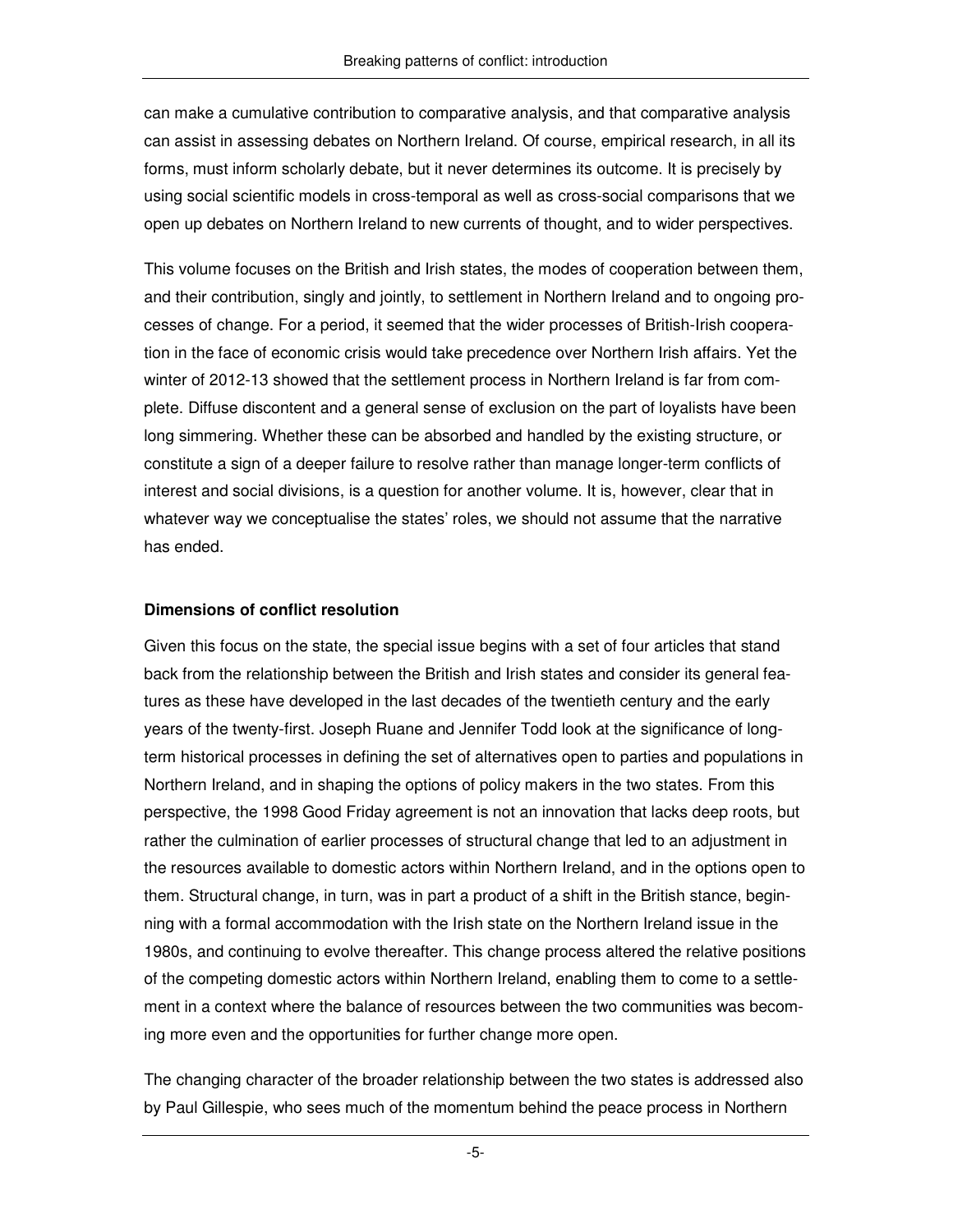Ireland as deriving from change at this level rather than from the domestic context of Northern Ireland. This is not deny the big part played by the Northern Ireland conflict in assisting a convergence between the two sovereign states; but redefining the relationship between the once-great imperial power and its former possession was in the interest of each. Joint membership of the European Union, and the levelling of status associated with participation in European institutions, helped in the normalisation of relations between the two states. But the sheer volume of mutual trade dependence and the intensity of interaction between the two jurisdictions – forming a pattern that Gillespie identifies as one of 'complex interdependence' – greatly accelerated this redefinition of the British-Irish relationship. Debate within the UK about the future position of Scotland, with its implications for the London-Belfast and Belfast-Dublin axes, underscores the complexity of relations across the Irish Sea.

The position of Scotland within the UK highlights the complex concept of sovereignty, the subject of Elizabeth Meehan's article. Lacking a written constitution, or at least a codified one, the UK has relied on piece-meal, pragmatic responses to changing political demands, including ones with profound implications for the structure of the state. Paradoxically, the notion of parliament as sovereign can survive ambitious experiments in devolution. While in constitutional theory such experiments may be reversed, in conformity with expectations regarding the sovereignty of central state institutions, in political reality devolution is probably irreversible, rendering the notion of 'sovereignty' a complex and elusive one. This is particularly the case in relation to Northern Ireland, which successive UK governments have committed themselves to handing over to a 'foreign' jurisdiction, should a majority there so wish.

The changing British-Irish relationship goes well beyond international agreements and adhoc arrangements. To an increasing degree it has been evolving under the umbrella of a complex, new institutional structure, extending also to the component parts of the UK and to its dependencies. This umbrella, described by John Coakley, may be so slight as to be scarcely noticeable; but it possesses considerable capacity for growth. One strand, a bilateral British-Irish intergovernmental one, has been receding in importance as the new institutions in Northern Ireland have consolidated themselves. But the other two strands – an intergovernmental one linking the two sovereign states, three devolved jurisdictions and three crown dependencies, and a parallel interparliamentary one – appear to have acquired a momentum of their own.

The profound changes that have been taking place in British perspectives were matched by a far-reaching rethinking of political positions on the part of Irish nationalists. This is considered in two articles. Susan McDermott analyses the challenge faced by Irish governments as they moved from the traditional irredentist position to one accepting Northern Ireland's right

-6-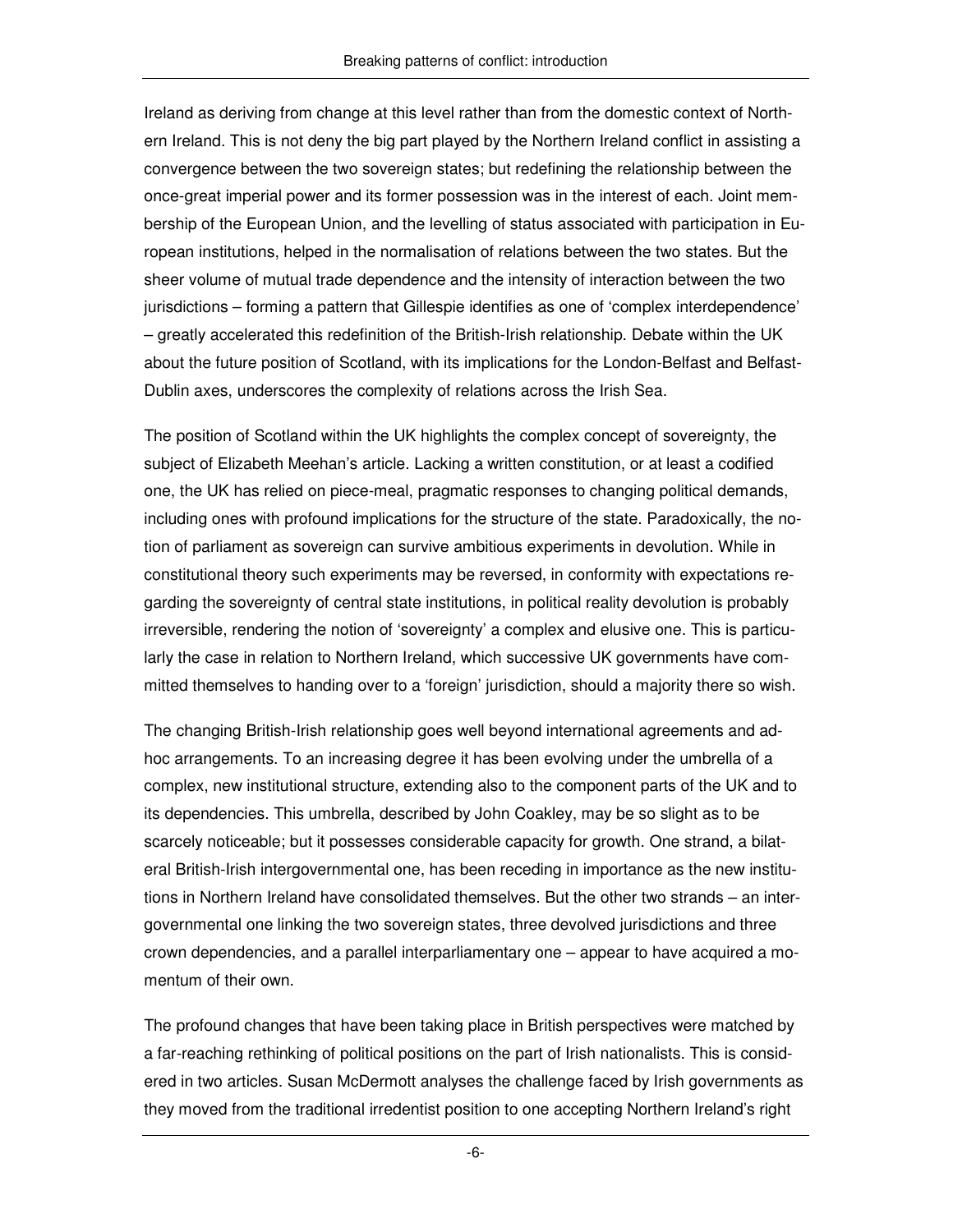to self-determination. Initially, Irish governments were confronted by a paramilitary threat directed not just against Northern Ireland but also against the Republic, while finding themselves excluded from any significant voice in the management of events in Northern Ireland that had big implications for the South. This was to change, however, from 1973 onwards, as UK governments were forced to acknowledge that developments in Northern Ireland were not exclusively a domestic matter. The Anglo-Irish agreement of 1985 represented the high point in the assertion of Irish government influence over Northern Ireland, and was to be followed by a reorientation of Irish government strategy, with efforts also to bring militants into the political process.

But changing public and elite opinion in the Republic represented only one aspect of the redefinition of the nationalist tradition. The other, analysed by Peter McLoughlin, was the changing image of northern nationalism, and especially of the republican tradition, in the aftermath of the Anglo-Irish Agreement. For mainstream nationalism, represented by the Social Democratic and Labour Pary (SDLP), the talks process that began in the 1990s was to lead to the installation of the kinds of institutions for which it had been calling since the early 1970s. But ensuring the stability of such institutions, and procuring agreement on them in the first place, meant engaging with militant republicans, and persuading them of the merits of political as opposed to paramilitary methods. Much of the history of the period leading up to the cease-fires of 1994 was marked by the efforts of the SDLP, but also of the British and Irish governments, to persuade Sinn Féin and the IRA to embark on a political path.

Finally, two articles look at aspects of the British-Irish relationship that seem at first sight to have no more than indirect implications for political relations. The first, explored by Gareth Ivory, is the legal regulation of trans-frontier television in the two parts of the island of Ireland. Most viewers in the northern part of the Republic have for long been able to receive television signals from Northern Ireland, and have thus been exposed to news reporting, cultural programming and political debate from there. But reciprocal reception of southern stations in Northern Ireland was much less extensive. Vigorous efforts by Irish governments to promote the availability of southern Irish television north of the border enjoyed only imperfect success. But technical developments, including the advent of digital terrestrial TV and increased availability of cable and satellite television, together with increased political willingness on the part of the UK authorities to accept this, finally removed physical barriers to cross-border reception, ushering in more profound all-island patterns of reception and viewing.

The second set of developments that have indirect implications for political relationships is that of cross-border trade and investment. Katy Hayward and Eoin Magennis analyse the manner in which this economic relationship has changed over the past four decades. On the

-7-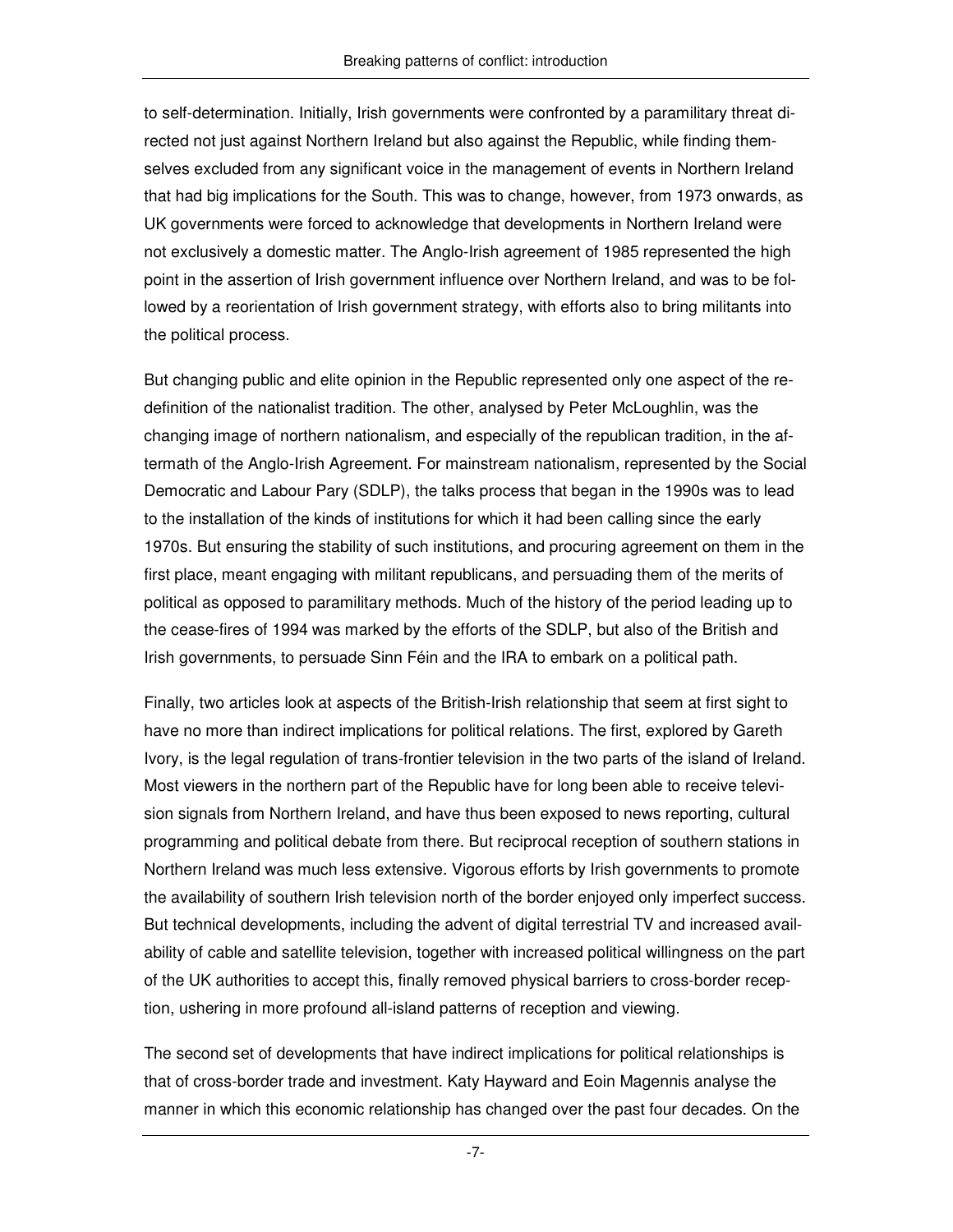one hand, there has been a tendency for the Republic of Ireland to achieve great diversity in its export and import markets, while, proportionally, Northern Ireland continues to engage in a considerable volume of trade with the South. The border has had a big impact on economic relationships between the two jurisdictions, and has been targeted by external bodies such as the EU and the International Fund for Ireland, which have consciously sought to break down barriers by promoting more cross-border trade and investment, and have done so with some success. But much of the improvement in cross-border economic relationships, itself likely to contribute to the peace-building process, was conducted for normal commercial and business reasons, not specifically as a contribution to peace, or with political objectives in mind.

This new collection of essays adds to the literature, discussed above, on the two states' involvement in efforts to resolve the Northern Ireland problem and to ensure the stability of the settlement, filling gaps in the literature and updating earlier studies. Its broad focus is on slow-moving changes with big impact in Northern Ireland: changes to British state practices of territorial management, to notions of sovereignty, to Irish state strategies and to intergovernmental cooperation; to the institutions and linkages slowly brought into being in conjunction with these changes, from British-Irish institutions to North-South linkages in business or broadcasting; and in the ways these are understood in Northern Ireland itself, and in the big changes in republican political strategy. The articles are distinctive, too, in drawing on new data sources which reveal British and Irish elite perspectives on these issues – the matter to which we now turn.

### **Data sources**

As it has been observed, 'methods are no more than ways of acquiring data' (Della Porta and Keating, 2008: 28). In studying the role of the state, where so much happens in secret, a range of data sources is necessary. These vary from government archives to constitutional and legal documentation, from elite interviews to parliamentary questions and debates, from confidential briefing statements to private contemporaneous notes made by officials, and from autobiographies to historical accounts. Each, used properly, has its benefits and its limits. Archives – documented, written official records – tell us what officials chose to minute, and what elites chose to circulate in writing. Parliamentary answers and debates tell us how cabinet ministers chose to describe and legitimate ongoing activity. Formalised rules of institutions tell us what those institutions were supposed to achieve and how they were supposed to function. Elite interviews and narratives can tell us how individual actors functioned in practice, what politicians thought important or peripheral in debates, and how observers saw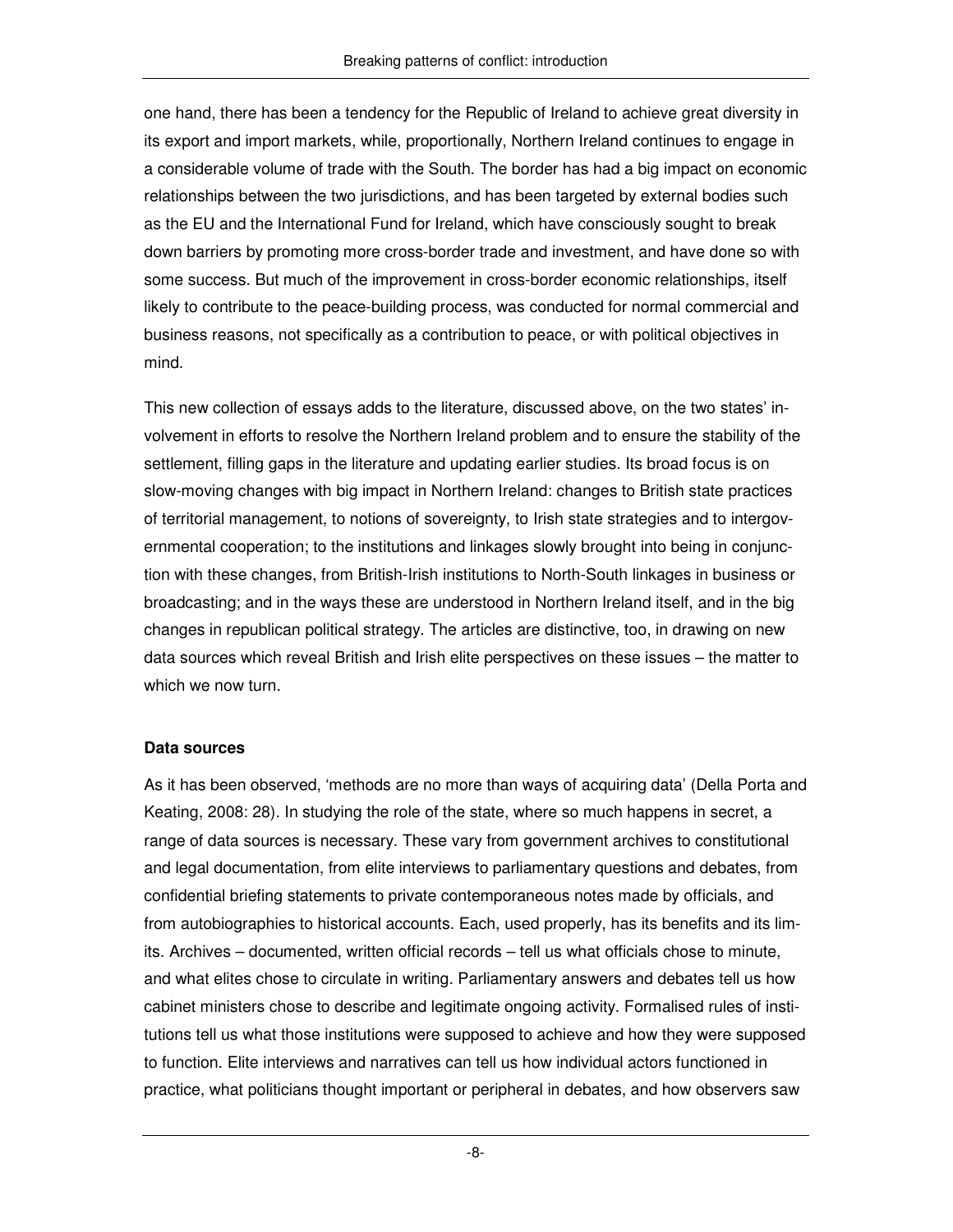contemporary events. Witness seminars, where a small group of elite respondents who participated in major historical episodes spend an extended period (often, a full day) engaged in discussion with a number of academic observers, allow intensive questioning and confrontation of viewpoints.

But each of these approaches to data collection is also limited in its usefulness. The early literature on elite interviewing (for example, Dexter, 1970) has been supplemented by a growing body of literature on this particular methodology (for example, Moyser and Wagstaffe, 1987; Arksey and Knight, 1999; Rice, 2010; and Bryson and McConville, 2014) that converges in its practical implications for the researcher. One consideration that the researcher needs to bear in mind is the fact that elites do not always know, recall, remember accurately or wish to reveal information about the past, and they do not have privileged insight into causal processes. They may not have (or be willing to reveal) insight into their own past motivations, and they may forget or conceal the manner in which institutions functioned in practice, and how decisions were actually made. However, interviews and witness seminars remain among the best sources for accessing the conceptual frameworks and perspectives of elites, permitting in-depth questioning, and allowing comparisons over time and between respondents. They also give us one of the very few available windows into the practical functioning of state institutions. Of course, they need to be used alongside other sources, and they need to be checked both against each other and against independently sourced data. With these provisos, they are of irreplaceable value.

A central data source for most of the articles in this volume is the John Whyte Archive created by the Institute for British Irish Studies at University College Dublin. This is a collection of taped and transcribed elite interviews and witness seminars dealing with the process of British-Irish and Northern Irish negotiations from 1973. The archive was developed in two phases. The first, in 1999-2001, recorded the recollections, perceptions and insights of key participants in the talks process that led ultimately to the Good Friday Agreement (see Todd, 2003).<sup>4</sup> The second is a much more extensive collection of interviews and witness seminars, primarily with British and Irish politicians and officials who had participated in British-Irish negotiations, conducted between 2006 and 2011. This is discussed further in the next section.

Two models in particular influenced the shape of these data collection initiatives. The first was the Presidential Oral History project at the Miller Center, University of Virginia, where long interviews are used to 'debrief' the principal figures involved in each President's administration since President Carter (millercenter.org/oralhistory/index). The second was the set of witness seminars conducted at the Institute of Contemporary British History, now at Kings College London, addressing a wide range of major developments in the contemporary period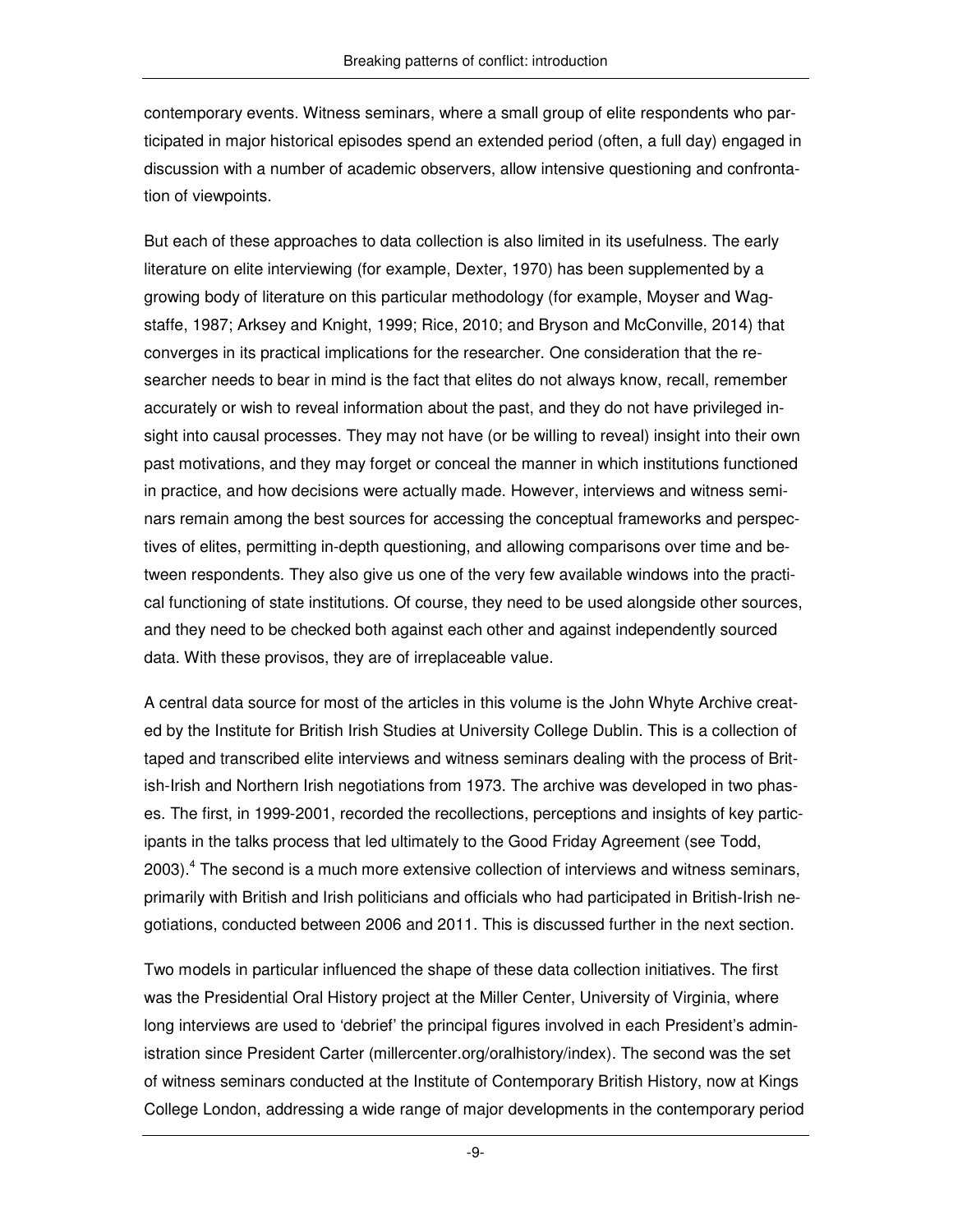(see www.kcl.ac.uk/innovation/groups/ich/witness/index.aspx, and Rose, 2000: xiv-xv). We relied on methods and procedures employed in these projects, adapting them to the Northern Ireland context and to the continuing sensitivity and confidentiality of much of the information sought and collected.

The collection described here is distinctive in its focus on the negotiations that reshaped the British-Irish relationship and underlay the Northern Ireland peace process, as reflected in interviews with key politicians, civil servants and others involved in the negotiations. It thus complements other important initiatives, such as The Peace Process: Layers of Meaning at Queen Mary, University of London, which has not just recorded interviews with a wide range of participants in the conflict and the peace process but also collected interviews conducted by others (see www.peaceprocesshistory.org). It is also different from the important Brendan Duddy Archive, housed in the National University of Ireland, Galway, where Duddy's notes of his discussions with republicans are collected (see

www.library.nuigalway.ie/aboutourcollections/archives/). Also, from the start we decided not to focus on security matters, making the John Whyte Archive quite different from the Oral History Archive on the Troubles in Northern Ireland developed in Boston College (Moloney, 2010).

Of course, apart from the oral archive that forms a core component of the research on which the articles in this volume are based, authors have, in varying degrees, made extensive use of other forms of data. This includes not just written archival material, but also interviews with key informants or shorter exchanges with politicians, officials and others, whether oral or written. This material has added greatly to the rich and original quality of the data on which these articles rest.

## **The 'Breaking Patterns of Conflict' project**

The interview and other oral material on which we draw so heavily in this volume was collected as the second phase of the John Whyte oral archive. This formed a central part of a project entitled Breaking Patterns of Conflict: The Irish State, the British Dimension and the Northern Ireland Conflict, funded by the Irish Research Council for the Humanities and Social Sciences (see www.ucd.ie/ibis/research/previousresearch/bps/). This project focussed on British-Irish negotiations and on the senior politicians and officials who conducted them. We asked those individuals who had participated in negotiations of major historic significance, and who had typically also been responsible for implementing the decisions taken, about what their role had been on a day to day level – how events had unfolded, and how they had understood the process. This was particularly important in respect of the Irish civil service,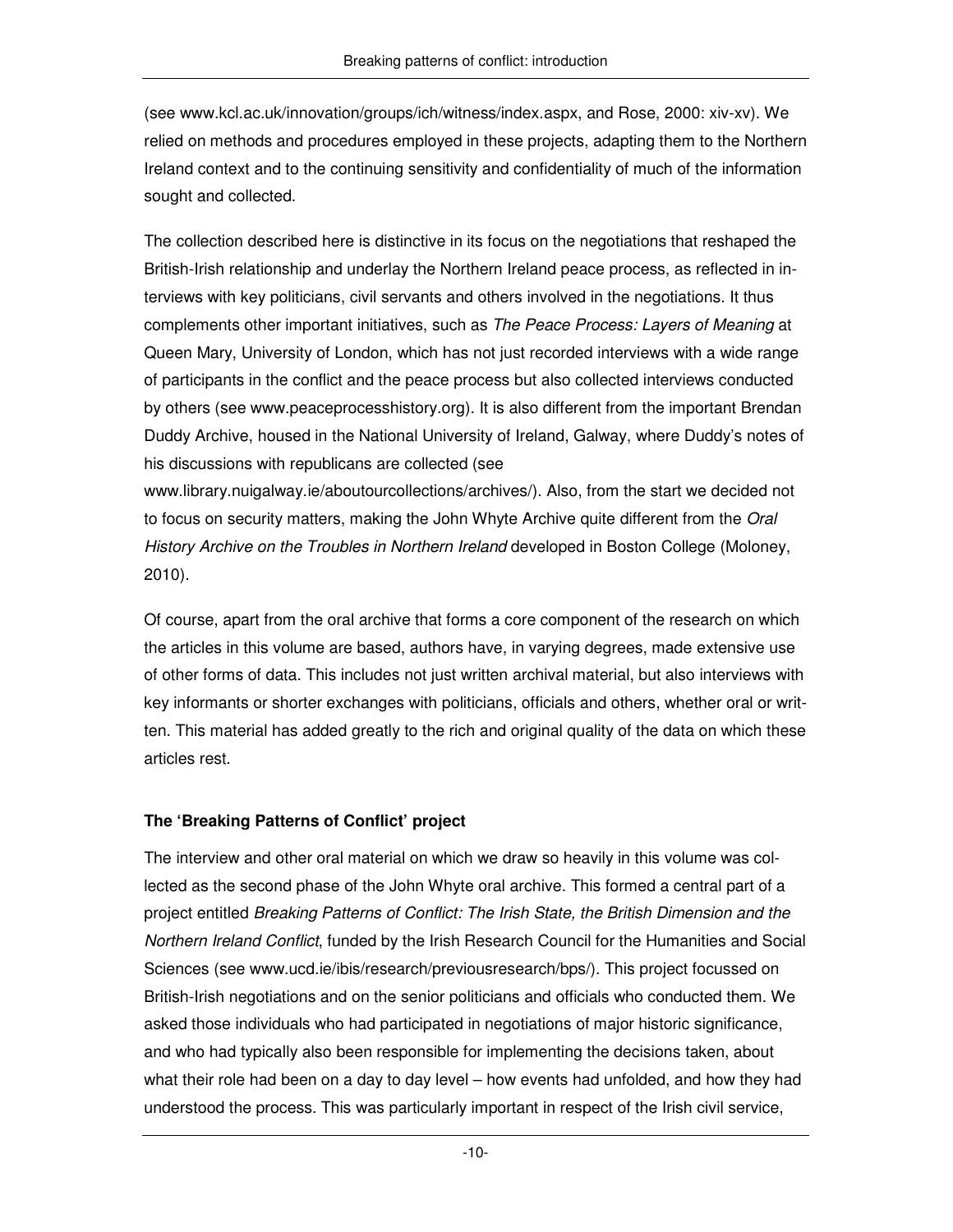where there is no tradition of the publication of memoirs. Our objective was to create a historical resource, which would in the short term serve as background, unattributable information for the researchers involved, but which will in the longer term be opened to researchers.

At the very outset, researchers in projects of this kind face the challenge of negotiating access to politicians and officials, especially as many of the individuals we wished to interview had held high office (see Dexter, 1970: 28-36). Participation by senior Irish officials was opened up after the late Dermot Nally (former Secretary General of the Department of the Taoiseach, and of immense help in the project) was told by the then Taoiseach, Bertie Ahern, to participate because 'this is history'. Shortly thereafter, British officials and politicians also began to participate. We travelled to London to interview the latter, and occasionally to mainland Europe to interview diplomats. We are greatly indebted to these respondents, who so graciously put considerable time aside for us. In almost all cases, we believe that the respondents saw the value of this initiative both as a research project, and as a means of eventually putting on the record their perceptions of an important historical process in which they had played a role.

Of course, coverage of so large a field can never be comprehensive, given the necessarily limited financial and personnel resources available. In addition, some important figures were too ill, or too busy, to be interviewed. Yet, we managed to generate a more extensive data set than exists elsewhere, to our knowledge. It comprises interviews with over 90 officials and politicians (from Britain, the Republic of Ireland, Northern Ireland and the USA) involved in negotiations from 1973 to 2010. In addition, we conducted six day-long witness seminars, bringing together between four and eight respondents who had participated in major setpiece British-Irish negotiations or (in the case of the last two seminars) business linkages and peace-related activity. The participants discussed the processes that were involved, and the manner in which they understood them, with a number of academic questioners. These witness seminars involved the participation of a further 40 respondents.<sup>5</sup> Our respondents included over 30 members of the British state elite, over 40 members of the Irish state elite, key members of the economic elite in the Republic and in Northern Ireland, and many others, including Northern Irish political figures and civil society actors, and politicians, diplomats and advisors from the United States. Those interviewed included four former prime ministers (three Irish and one British), many senior cabinet ministers (including four secretaries of state for Northern Ireland), UK cabinet secretaries and senior officials in the Northern Ireland Office and the Foreign Office, and their Irish counterparts in the departments of the Taoiseach, Foreign Affairs and Justice.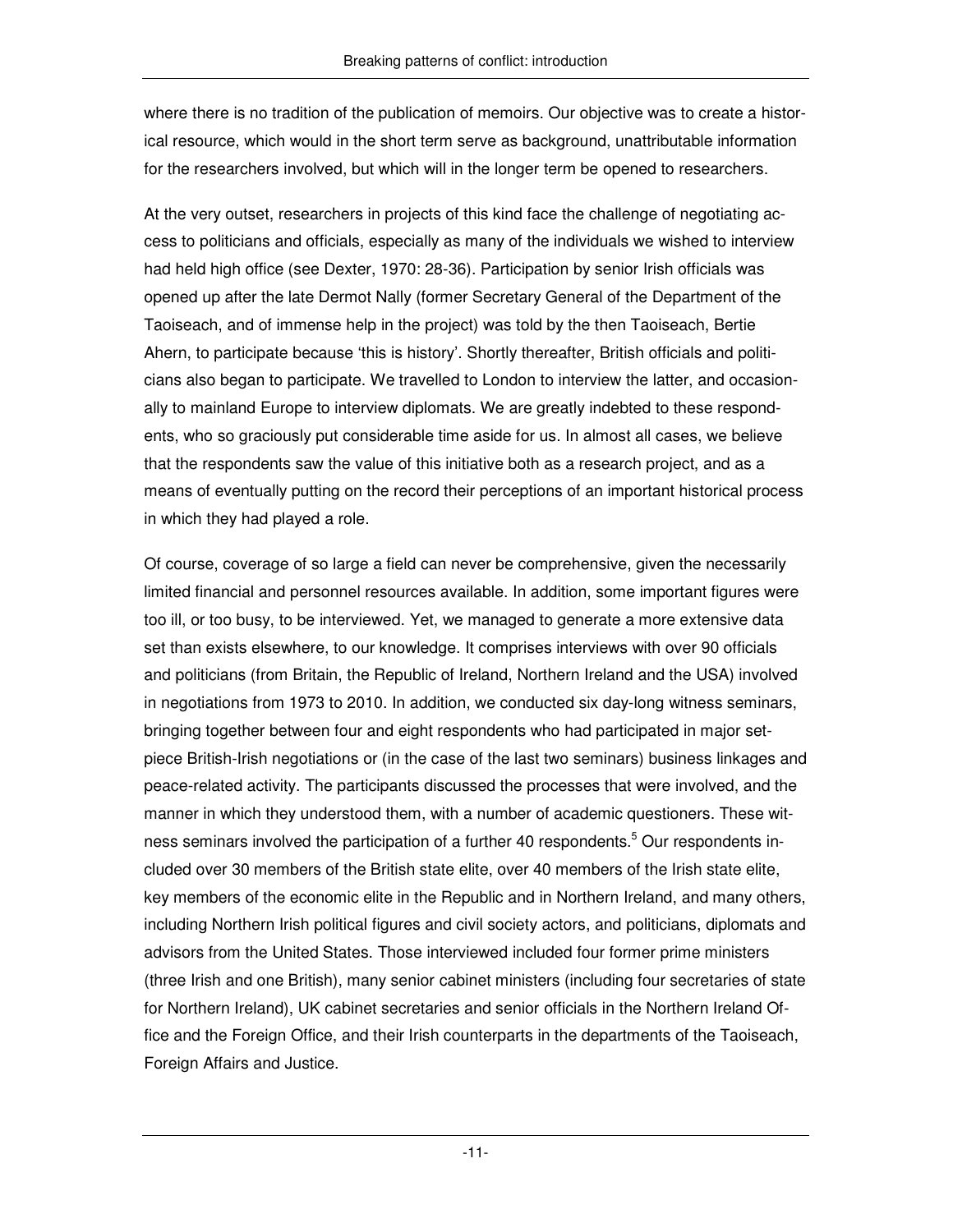The interviews and witness seminars were conducted by five interviewers between 2005 and 2011, funded by the Research Council.<sup>6</sup> Before each interview, the interviewers did extensive background research on the individual, reading autobiographies, if any, and acquainting themselves with their career paths. This is sometimes said to be necessary to create a level of 'symmetry' between interviewer and respondent (Arksey and Knight, 1999: 122-125). In our case, the issue was not symmetry, but rather the capacity to engage the respondents in informed reflective discussion – and sometimes intellectual discussion of the events in which they had participated (Rice, 2010: 74). Occasionally the respondent quizzed the interviewer on his or her 'credentials' and politics; we made it clear that we were researchers, not involved in the political aspects of the process. Where the matter arose, we were clear (and honest) in our view that the British-Irish process had made a very positive impact on resolving the conflict, and that we wanted to understand it better.

The interviews focussed on the part that the individuals had played in the processes of negotiation: we asked them about what they had done, and how they had thought about it and understood it at the time and later, as is normal in such interviews (Dexter, 1970: 115-6). This was not investigative reporting: if the respondents were determined not to tell us something, we moved to another topic. Interviews were semi-structured, with questions covering the main periods when the respondent worked on British-Irish relations and probing specific issues known to be contentious. Questions were decided in team discussion prior to the interview, with interviewer discretion in following leads in the interview itself. We did not try fully to define the issues or questions (Dexter, 1970: 5-6), but rather let the respondents themselves – as the experts – correct us where necessary and define what they saw as the most important parts of the process of negotiation, policy-making or implementation. We followed their discussions, with our questions focussing on meaning and understanding as much as on facts. Some interviews ran into several hours. Occasionally it was clear that the one or two hours allowed were insufficient to cover the process, and respondent and interviewer agreed to meet again in a few weeks to continue the discussion. The interviews were taped, by agreement.

The witness seminars took a parallel form. Considerable prior research was undertaken, and a schedule for the day was drawn up, to ensure coverage of all aspects of the topic in question. The first four witness seminars addressed defining moments in the British-Irish relationship: the Sunningdale Agreement (1973), the Anglo-Irish Agreement (1985), the Downing Street Declaration (1993), and the implementation of the Good Friday Agreement (1998 and later). The two remaining witness seminars covered business links between the Republic and Northern Ireland. Very great care was taken in taping, so that small tape recorders were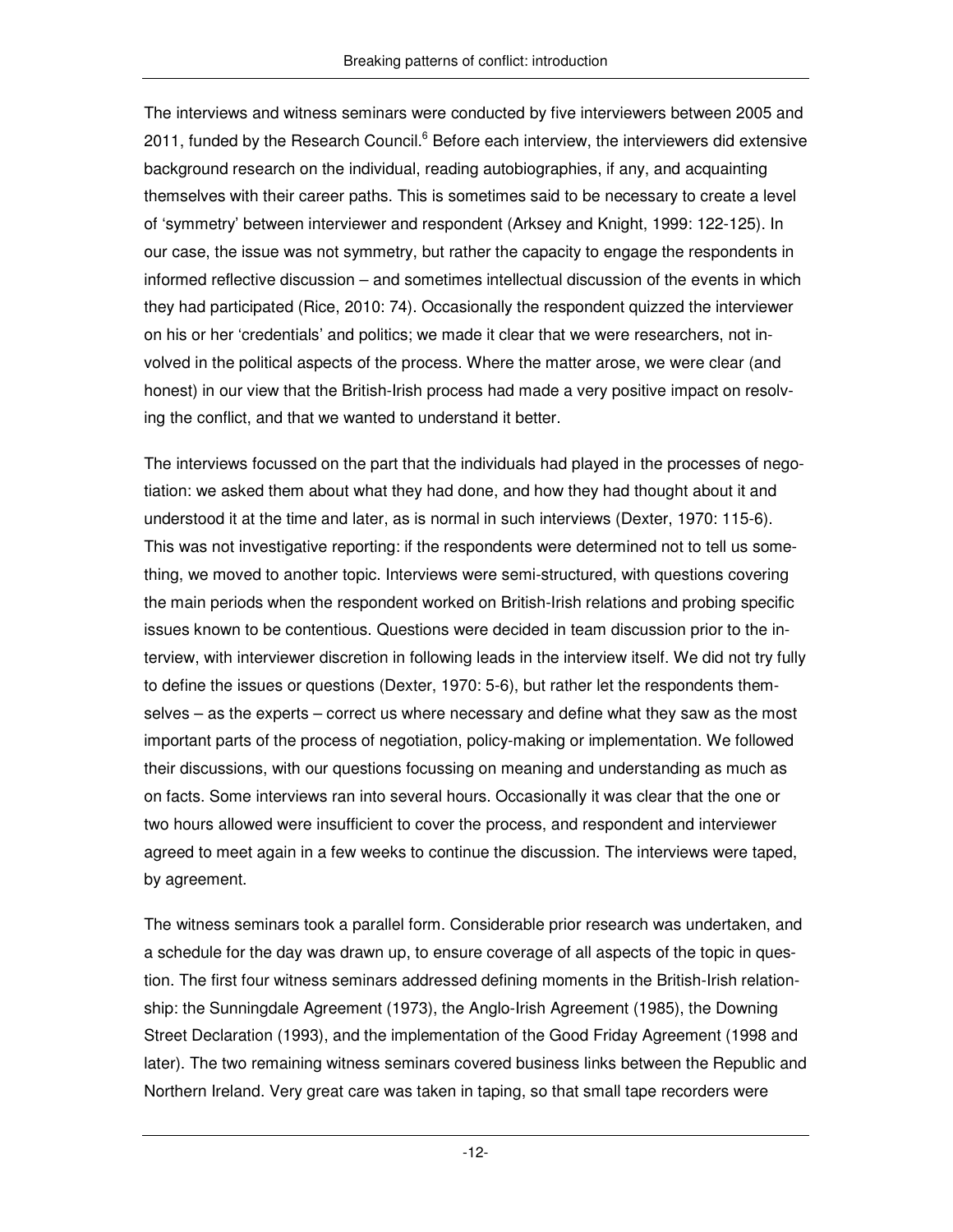placed in several parts of the table. Outline notes were made to help with the eventual transcription. An academic chair was designated, and was usually changed for morning and afternoon sessions to keep discussion moving, and to ensure that important issues were not ignored: it was neither easy nor indeed always appropriate to impose 'order' on talkative and engaged senior politicians and civil servants. Discussion continued over coffee and lunch. This could not be recorded, but important issues raised in informal discussion during breaks were brought up again in the afternoon session by the academic questioners.

The proceedings of the witness seminars and the content of the interviews were transcribed, except in the very few cases where the respondent wanted the tapes rather than a transcription to be lodged in the archive. Following correction and editing of the transcripts, respondents approved a final version, sometimes making quite extensive additions and changes.<sup>7</sup> Interviewees imposed embargos of varying length on the transcripts and tapes, and agreed that, in the interim, the information contained there could be used as background information by the research team.

Until the various embargos expire, then, the interviews and witness seminars are used only in accordance with a form of the 'Chatham House rule'.<sup>8</sup> When this material is used in the articles that follow, then, phrases quoted should be seen as close paraphrases (put in quotation marks to capture accurately the tone of response), and are not attributed. The only interviews which are attributed in the articles that follow were either conducted by the author of the article, who was given permission to use them, or, in the case of interviews that form part of this archive, where the author got written permission from the respondent to attribute the quotation.<sup>9</sup>

### **Conclusion**

The articles in this special issue will show, then, the value of the oral archive described above for our understanding of the negotiation process that transformed the relationship between the British and Irish states. At the very least, the interviews and witness seminars give us clarity about the everyday processes involved in negotiation and implementation processes, and the informal interactions that made a difference to the outcomes. As a whole, they do more: they show competing and changing perspectives on events, they highlight differences in the Irish and British perspectives, and they challenge us to come to terms with the multiple perspectives on continuity and change expressed differentially from British and Irish perspectives.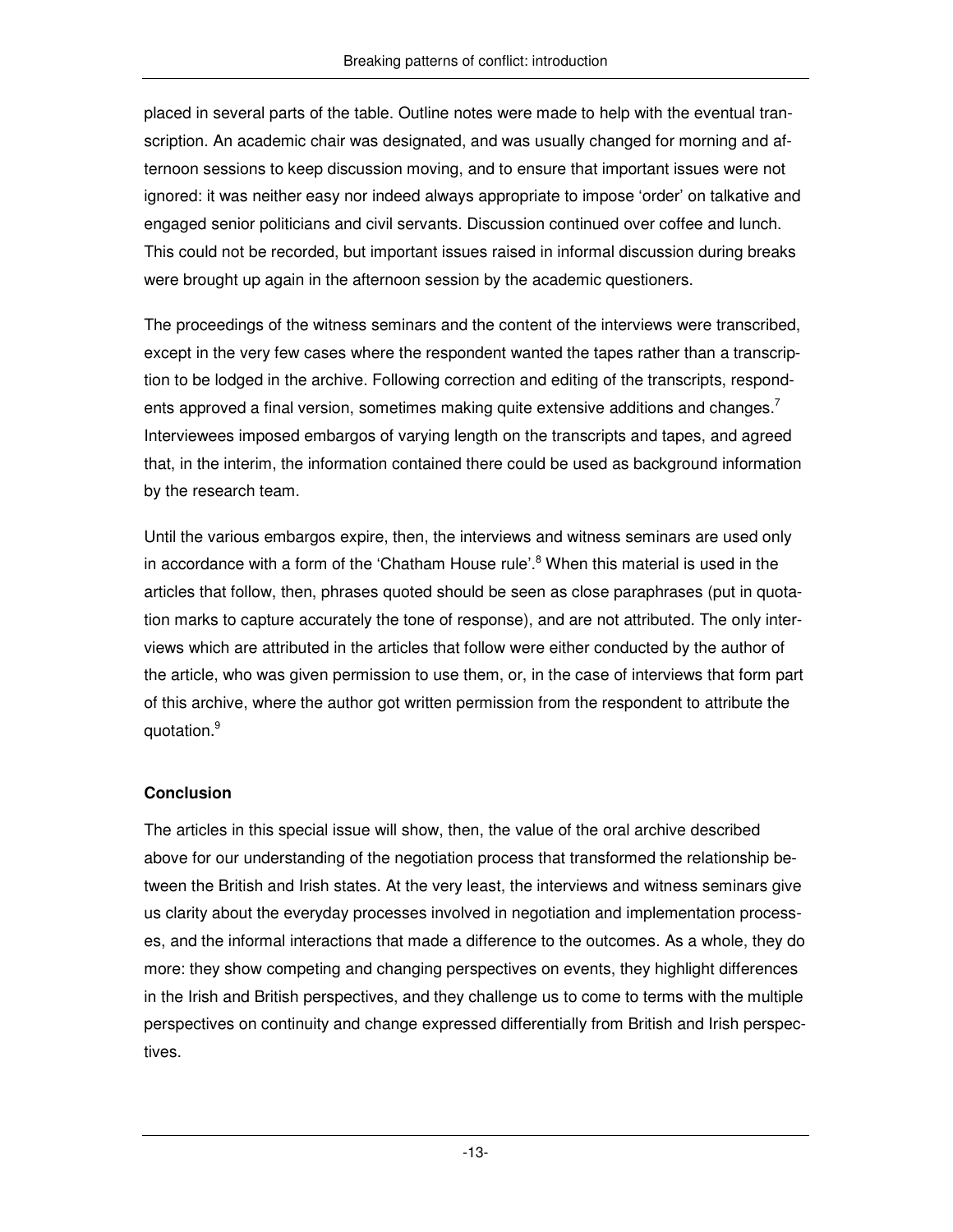The essays in this volume, then, shed further light on the remarkable change in the British-Irish relationship that took place around the turn of the century. The 'historic compromise' represented by the Good Friday Agreement was made possible by a long-term shift in British and Irish state priorities. This is not to argue that the two governments, in the words of Taras and Ganguly cited above, were motivated by 'selfless commitment' to the pursuit of peace. As in all such contexts, the sovereign governments had their own preoccupations and interests. As the articles assembled here show, however, and as the oral archive data illustrates, sufficient convergence of interest had occurred by the end of the twentieth century for each side to favour the radical new initiatives that, at least so far, have substantially brought an end to one of Europe's most bitter geopolitical disputes.

### **References**

- Arksey, H., & Knight, P. (1999) Interviewing for Social Scientists: An Introductory Resource with Examples (London: Sage).
- Arthur, P. (2000) Special Relationships: Britain, Ireland and the Northern Ireland Problem. (Belfast: Blackstaff).
- Ashe, F. (2007) The New Politics of Masculinity (Abington: Routledge).
- Aughey, A. & C. Gormley-Heenan (Eds) (2011) The Anglo-Irish Agreement: Constitutional Concepts in Transition? (Manchester: Manchester University Press).
- Bates, R. H., Greif, A., Levi, M., Rosenthal, J. L. & Weingast, B. R. (1998). Analytic Narratives (Princeton: Princeton University Press).
- Bryson, A., & McConville, S. (2014) The Routledge Guide to Interviewing: Oral History, Social Enquiry and Investigation (Abingdon: Routledge).
- Carmichael, M., Knox, C. & Osborne, R. D. (2007) Devolution and Constitutional Change in Northern Ireland (Manchester: Manchester University Press).
- Coakley, J. & O'Dowd, L. (2007) Crossing the Border: New Relationships between Northern Ireland and the Republic of Ireland. (Dublin: Irish Academic Press).
- Coakley, J., Laffan, B. & Todd, J. (Eds) (2005) Renovation or Revolution: New Territorial Politics in Ireland and the United Kingdom (Dublin: UCD Press).
- Cox, M., Guelke, A. & Stephens, F. (Eds) (2006) A Farewell to Arms: Beyond the Good Friday Agreement 2nd Edn. (Manchester: Manchester University Press).
- Cunningham, M. J. (2001). British Government Policy in Northern Ireland 1969-2000. (Manchester: Manchester University Press).
- Della Porta, D. & M. Keating (Eds) (2008) Approaches and Methodologies int he Social Sciences: A Pluralist Perspective (Cambridge; Cambridge University Press).
- Dexter, L. A. (1970) Elite and Specialized Interviewing (Evanston: Northwestern University Press).
- Guelke, A. (1988) Northern Ireland; the International Dimension (Dublin: Gill and Macmillan).
- Hartzell, C., Hoddie, M. & Rothchild, D. (2001) Stabilising the peace after civil war: an investigation of some key variables, International Organisation, 55 (1), pp. 183-208.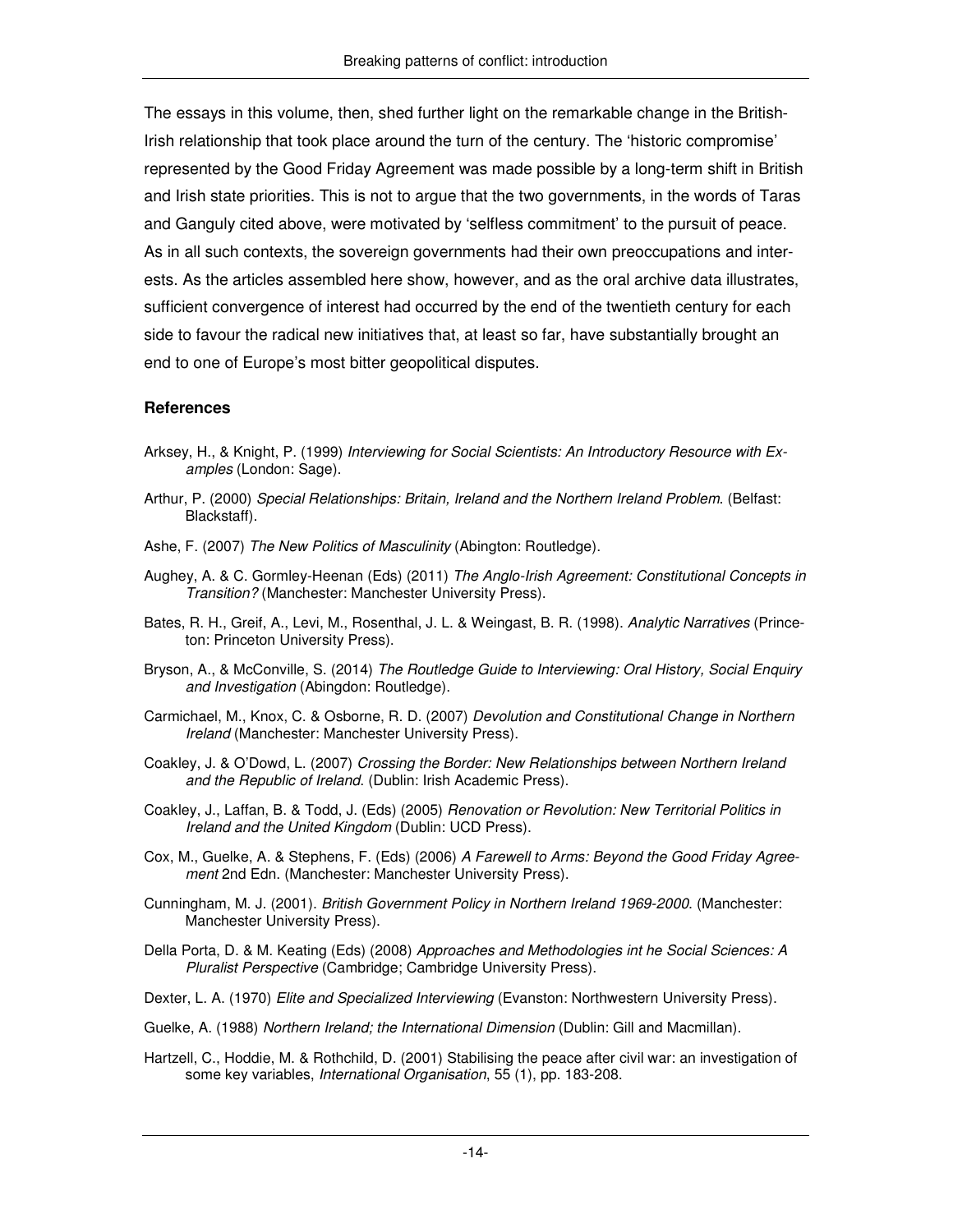- Hennessey, T. (2000) The Northern Ireland Peace Process: Ending the Troubles (Dublin: Gill and Macmillan).
- Irwin, C. (2002) The People's Peace Process in Northern Ireland (Basingstoke: Palgrave Macmillan).
- McAuley, J., Mycock, A. and Tonge, J. (2011) Loyal to the Core? Orangeism and Britishness in Northern Ireland (Sallins Co. Kildare: Irish Academic Press).
- McEvoy , K., Morrison, J. & Anthony, G. (Eds) (2007) Judges, Transition and Human Rights Cultures: Essays in Honour of Stephen Livingstone (Oxford: Oxford University Press).
- McGarry, J. & B. O'Leary (1995) Explaining Northern Ireland: Broken Images (Oxford: Basil Blackwell).
- McGarry J. & B. O'Leary (2004) Consociational Engagements (Oxford: Oxford University Press).
- McKittrick, D., Kelters, S., Feeney, B., Thornton, C. & McVea, D. (2004) Lost Lives: The Stories of the Men, Women and Children who Died as a Result of the Northern Ireland Troubles, 2nd Edn. (Edinburgh: Mainstream Publishing).
- Moloney, Ed. (2010) *Voices from the Grave: Two Men's War in Ireland* (London: Faber and Faber).
- Moyser, G. & Wagstaffe, M. (Eds) (1987) Research Methods for Elite Studies (London: Allen and Unwin).
- O'Kane, E. (2007) Britain, Ireland and Northern Ireland since 1980: The Totality of Relationships (London: Routledge).
- Patterson, Henry (2013) Irelands Violent Frontier: The Border and Anglo-Irish Relations During the Troubles (Basingstoke: Palgrave Macmillan).
- Rice, G. (2010) Reflections on interviewing elites, Area 42 (1), pp. 70-75.
- Rose, P. (2000) How the Troubles came to Northern Ireland (London: Palgrave).
- Ruane, J. & Todd, J. (1996) Dynamics of Conflict in Northern Ireland (Cambridge: Cambridge University Press).
- Shirlow, P., Tonge, J., McAuley, J.W. & McGlynn, C. (2010) Abandoning Historic Conflict? Former Political Prisoners and Reconciliation in Northern Ireland (Manchester: Manchester University Press).
- Smith, W.B. (2011) The British State and the Northern Ireland Crisis 1969-73 (Washington, DC: United States Institute of Peace).
- Smithey, L. (2011) Unionists, Loyalists and Conflict Transformation in Northern Ireland (Oxford: Oxford University Press).
- Taras, R.C., & Ganguly, R. (2010) Understanding Ethnic Conflict, 4th Edn. (London: Longman).
- Taylor, R. (2009) Consociational Theory: McGarry and O'Leary and the Northern Ireland Conflict (Abingdon: Routledge).
- Todd, J. (2003) Process, Perspectives and Interpretations: An Oral Archive of the Good Friday Agreement [IBIS working papers series no 34] (Dublin: Institute for British-Irish Studies); available www.ucd.ie/ibis/publications.
- Tonge, J. (2005) The New Northern Irish Politics? (Basingstoke: Palgrave Macmillan).
- Wilford, R. (Ed.) (2001) Aspects of the Belfast Agreement. (Oxford: Oxford University Press).
- Wilford, R. (2012) Northern Ireland: The Politics of Constraint (Manchester: Manchester University Press).

Whyte, J. (1990) Interpreting Northern Ireland (Oxford: Clarendon).